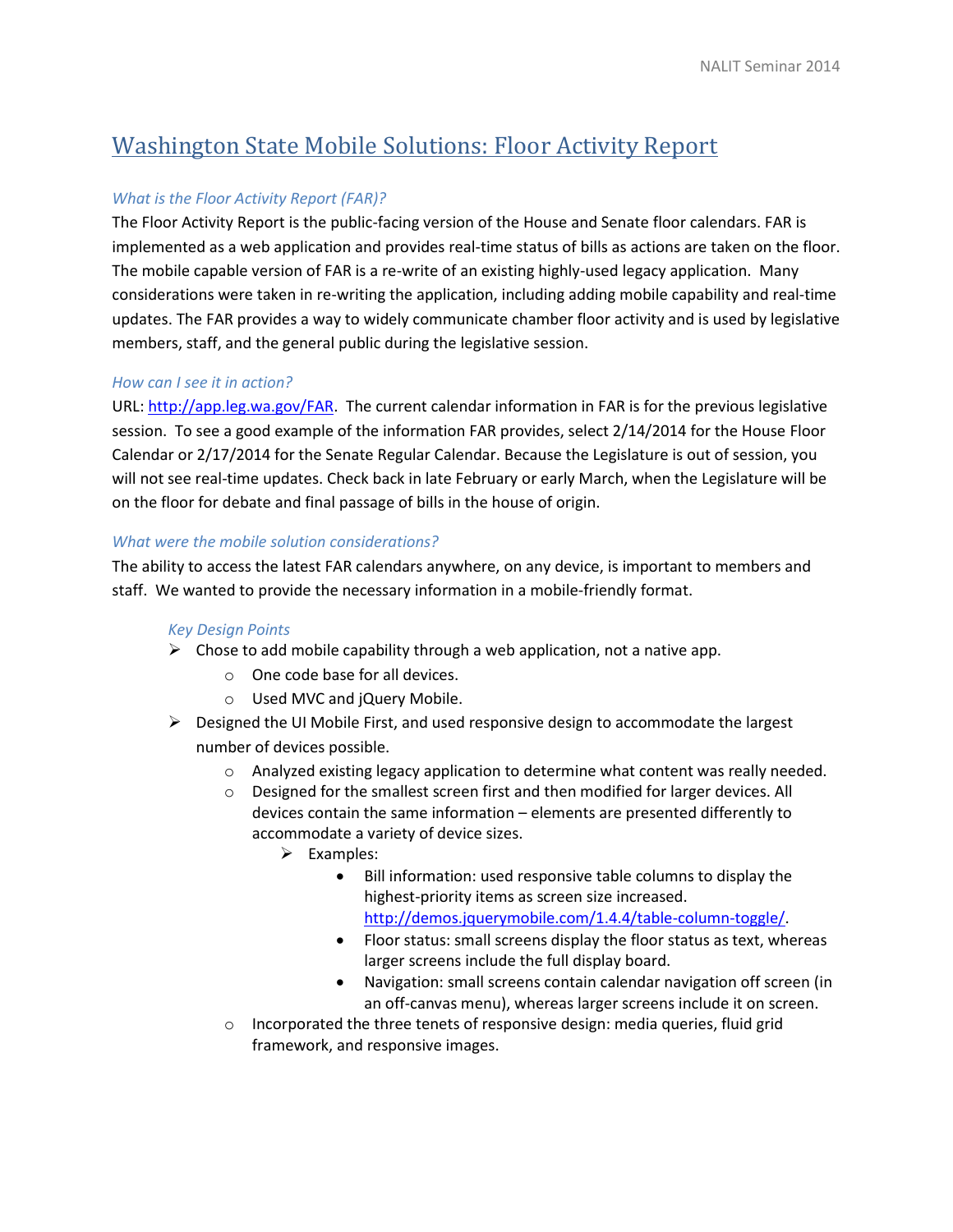## *How were real time updates accomplished?*

When an action is taken on a bill, all client browsers are updated automatically without the user refreshing the page.

# *Key Design Points and Technologies*

- $\triangleright$  We integrated multiple systems to provide real-time updates to the Floor Activity Report.
	- o Senate and House Voting Systems (client applications)
		- **Provides updates to the current bill being discussed on the floor and votes** taken on bills.
			- FAR tracks what is on the display board to indicate which bill is being discussed.
			- When the vote is recorded, the vote totals appear on the FAR and the bill is marked.
	- o Workroom System (client application)
		- **Provides updates to bill status (i.e., engrossed, substitute flags) and** messages sent between chambers.
	- o Internal amendment management (web application)
		- **Provides updates to any amendments that are added to bills (e.g., adopted,** withdrawn).
	- o Internal calendar management (web application)
		- **Provides updates to bills added to calendars on the fly.**
		- **Provides updates to the order of consideration (the order in which the bills** are heard).
- Microsoft Message Queuing (MSMQ)
	- o MSMQ is leveraged to raise events from all integrated external applications (listed above) that the FAR web application is "listening" for.
- $\triangleright$  ASP.NET SignalR
	- o After receiving events (from MSMQ) containing the corresponding updated information, the FAR web application "pushes" out the updates to clients by means of SignalR.
	- o [http://www.asp.net/signalr.](http://www.asp.net/signalr) "ASP.NET SignalR is a new library for ASP.NET developers that makes developing real-time web functionality easy. SignalR allows bi-directional communication between server and client. Servers can now push content to connected clients instantly as it becomes available. SignalR supports Web Sockets, and falls back to other compatible techniques for older browsers. SignalR includes APIs for connection management (for instance, connect and disconnect events), grouping connections, and authorization."
	- o The SignalR web site provides good documentation and tutorials.
	- o Implemented using C# and javascript.

# *What is next on the horizon for FAR?*

We are continually striving to improve our applications to fit member and staff needs as well as provide information to the public. Since the initial release of FAR we have been tracking different areas that we could possibly enhance to provide a better usability experience.

 $\triangleright$  Continue to add real-time updating to all areas of data displayed within FAR.